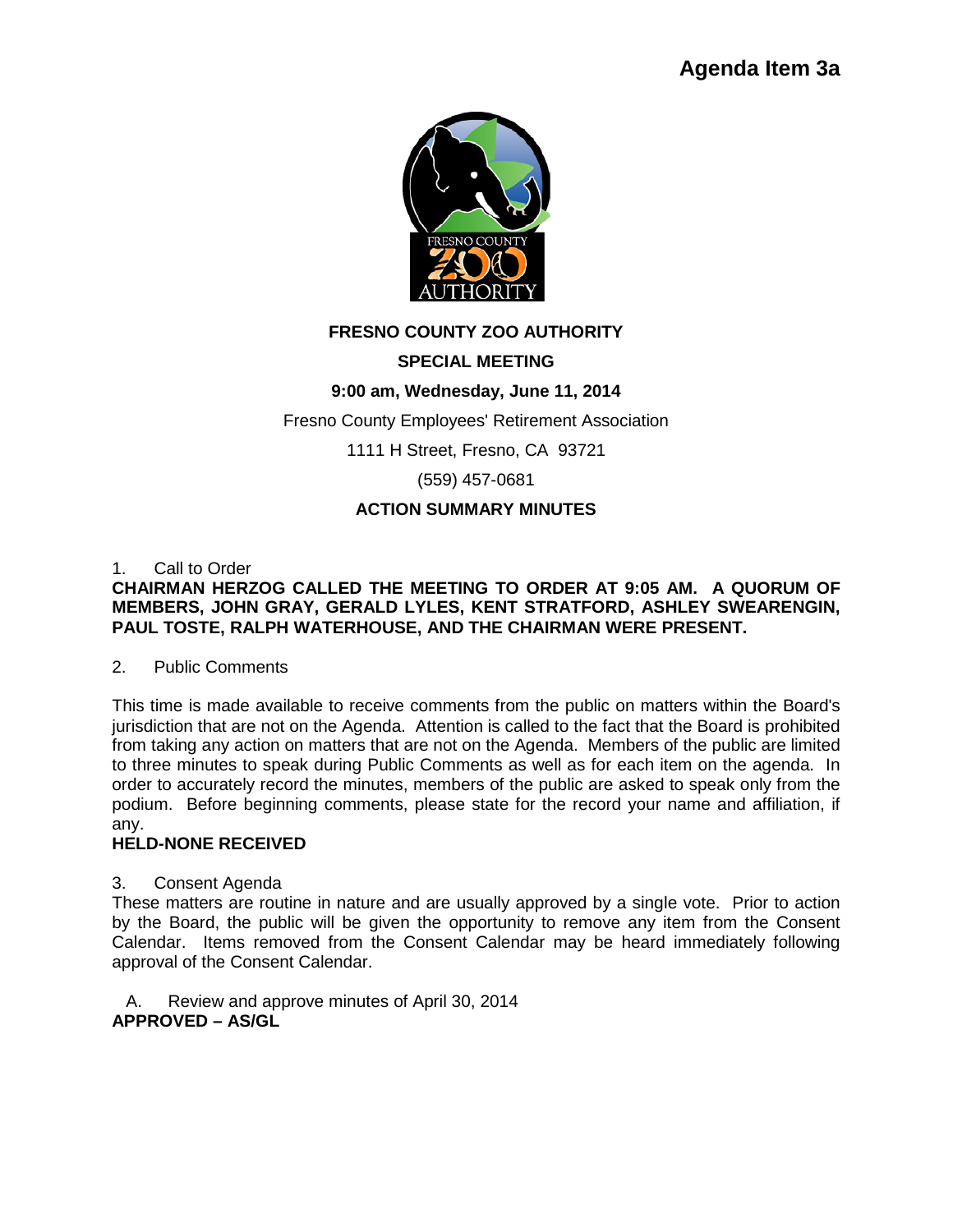4. Authorize Chairman to execute agreement with Fresno's Chaffee Zoo Corporation to reimburse the Fresno County Zoo Authority with non-tax revenue for the cost to place the ordinance for the extension of Measure Z on the November 4, 2014 General Election ballot **APPROVED – AS/PT**

**COORDINATOR CATHY CROSBY INTRODUCED THE ITEM, DESCRIBING THE CONCERNS EXPRESSED BY THE BOARD OF SUPERVISORS, AND THE ORIGINAL BALLOT LANGUAGE. COUNSEL ART WILLE STATED THAT, DUE TO THE SHORT TIME BETWEEN THE BOARD OF SUPERVISORS MEETING JUNE 3RD AND TODAY, THE CONTRACT HAS YET TO BE WRITTEN, BUT STATED THAT WHEN SIGNED, IT WILL BE A PUBLIC DOCUMENT AND PLACED ON THE AUTHORITY'S WEBSITE. HE THEN READ INTO THE RECORD THE PROPOSED TERMS INCLUDING:**

- **THE ZOO CORPORATION WOULD PAY THE ACTUAL COST OF THE ELECTION FOR THE EXTENSION OF MEASURE Z NOT TO EXCEED \$75,000.**
- **PAYMENT WOULD BE MADE WITHIN 45 DAYS OF THE SUBMISSION OF AN INVOICE FROM THE AUTHORITY TO THE CORPORATION.**
- **STANDARD CONTRACT TERMS, ALREADY IN THE EXISTING CONTRACT BETWEEN THE AUTHORITY AND THE CORPORATION.**

**ADDRESSING MEMBERS' QUESTIONS, MR WILLE CLARIFIED THAT THE SOURCE OF THE FUNDS TO BE REIMBURSED WOULD BE CORPORATION NON- TAX REVENUE, AND THE COSTS WERE EXPECTED TO BE \$38-45,000, PER THE COUNTY CLERK/ REGISTRAR OF VOTERS' ESTIMATE. ADDRESSING MEMBERS' QUESTIONS, TREASURER JEFF BLANKS CONFIRMED THAT AUTHORITY ADMINISTRATIVE BUDGET COVERED THE STAFF COSTS OF PREPARING THE PUBLICATION OF THE ORDINANCE. MEMBER LYLES COMMENTED ON THE CLEAR ORIGINAL ORDINANCE LANGUAGE ALLOWING FOR THE COST OF THE BALLOT TO BE PAID BY MEASURE Z FUNDS. MEMBER TOSTE CONCURRED. THE CHAIRMAN STATED THAT HAVING ATTENDED THE JUNE 3RD BOARD OF SUPERVISORS MEETING, HE RECOGNIZED THE FUNDING ISSUE WAS A SIGNIFICANT ISSUE IN SPITE OF THE ORIGINAL ORDINANCE LANGUAGE, AND FURTHER STATED THAT IS WAS A GENEROUS ACT BY THE CORPORATION TO OFFER TO REIMBURSE THE COUNTY FOR THE EXPENSES.** 

**PUBLIC COMMENT RECEIVED FROM CITIZENS LISA FLORES AND JOAN LEROUX.**

5. Confirm June 25, 2014 as next meeting date **CONFIRMED**

6. Chair's comments **HELD – NO COMMENTS OFFERED**

7. Board Member comments

**HELD – NO COMMENTS OFFERED**

8. Adjourn

**THERE BEING NO FURTHER BUSINESS BEFORE THE BOARD, THE MEETING WAS ADJOURNED AT 9:27 AM.**